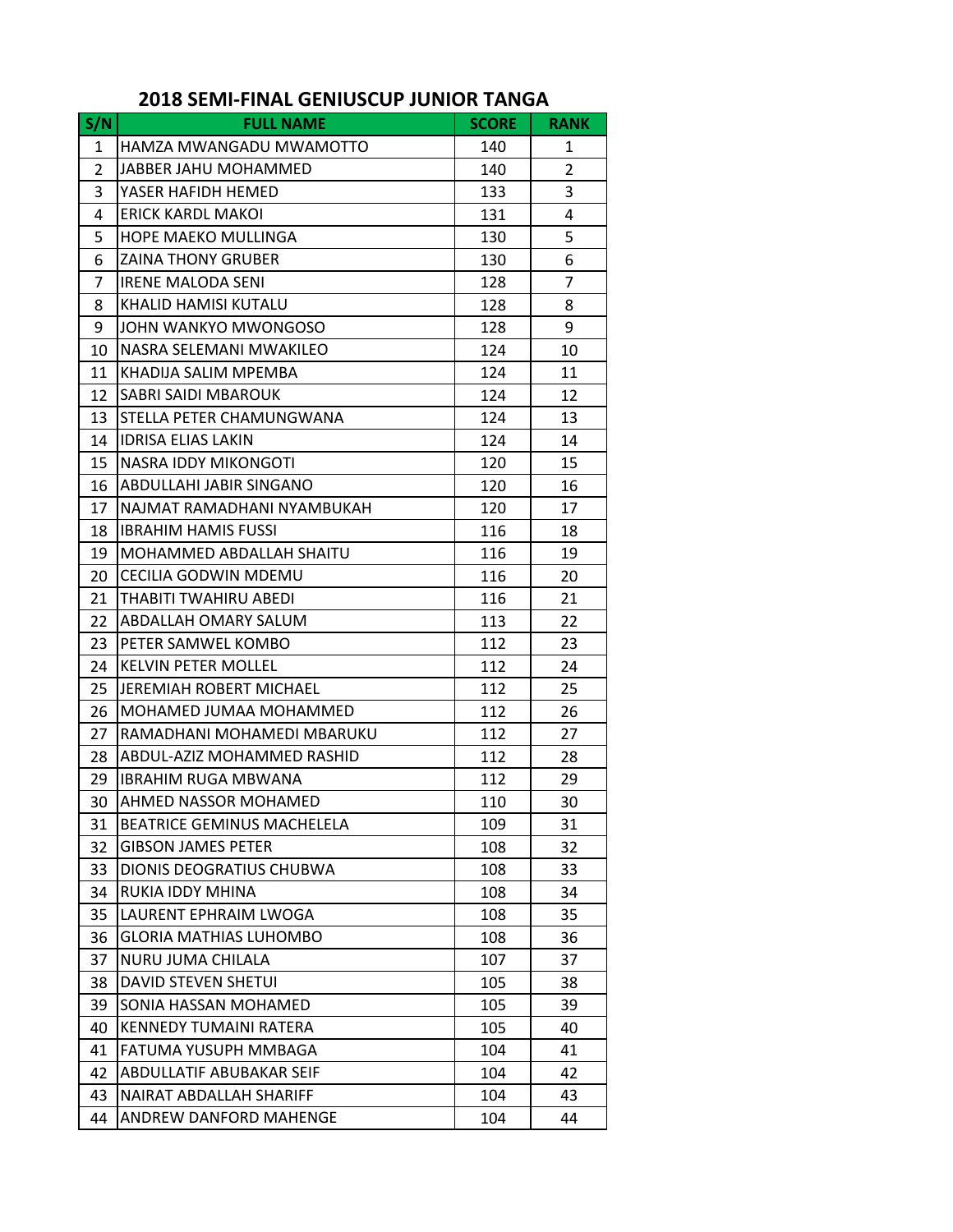| 45 | NASSOR MAHFOUDH NASSOR               | 103 | 45 |
|----|--------------------------------------|-----|----|
| 46 | HASSANAT MOHAMED KASSIM              | 100 | 46 |
| 47 | LEINAH FRANK MAGOGO                  | 100 | 47 |
| 48 | PRINCE GILBERT LIMBUMBA              | 100 | 48 |
| 49 | FATUMA HAMADI HAJI                   | 100 | 49 |
| 50 | ASHA RAMADHAN HAJJ                   | 100 | 50 |
| 51 | <b>IBRAHIM SELEMAN KIBWANA</b>       | 100 | 51 |
| 52 | PREM DHARMESH SOLANKI                | 100 | 52 |
| 53 | <b>BBOAZ CHARLES WABU</b>            | 99  | 53 |
| 54 | JAFARI JJUMANNE IDDI                 | 97  | 54 |
| 55 | <b>OBADIA ARCHI FRANK</b>            | 97  | 55 |
| 56 | <b>MUSSA SAIDY RASHIDY</b>           | 96  | 56 |
| 57 | SAMIRA SHABANI SULEIMAN              | 96  | 57 |
| 58 | <b>CHRISTOPHER HONEYWICK KALENGE</b> | 96  | 58 |
| 59 | ABDULKADIR RAMADHAN MPALU            | 96  | 59 |
| 60 | ABDULAZIZ KHALID SADIKI              | 94  | 60 |
| 61 | AHMEDI SUDI HAJI                     | 93  | 61 |
| 62 | LUCAS MZURUGU OMARY                  | 92  | 62 |
| 63 | <b>BRAYSON LUBBE MPUTA</b>           | 92  | 63 |
| 64 | ALLY SHABAN SEBO                     | 92  | 64 |
| 65 | <b>GERALD ANTONY NGULO</b>           | 92  | 65 |
| 66 | OMARI YAHYA OMARI                    | 92  | 66 |
| 67 | ZAINABU OMARI BAKARI                 | 92  | 67 |
| 68 | <b>ISMAILY OMARY JUMAA</b>           | 92  | 68 |
| 69 | ZULFA BAKARI OMARY                   | 92  | 69 |
| 70 | SALIM ABDALLAH HAMDAN                | 92  | 70 |
| 71 | MADAWA OMARY HASHIMU                 | 92  | 71 |
| 72 | ABDULKARIM MWINYI MWINYIDAHO         | 92  | 72 |
| 73 | CHRISTINA JOMO MWAMANDA              | 92  | 73 |
| 74 | RUKIA SAIDI ABDALLAH                 | 92  | 74 |
| 75 | <b>TATU ALLY BAKARI</b>              | 91  | 75 |
| 76 | ADHRA KHALID ZAHRAN                  | 90  | 76 |
| 77 | ABDULTWALIB YUSUPH JUMA              | 90  | 77 |
| 78 | EVELIIVE EMANUELY ELIAPENDA          | 89  | 78 |
| 79 | ASIA ZUBERI ULED                     | 88  | 79 |
| 80 | HALIMA OMARY SELEMANI                | 88  | 80 |
| 81 | MISHI MOHAMED HATIBU                 | 88  | 81 |
| 82 | AN-NOOR LIDUVA ATHUMAN               | 88  | 82 |
| 83 | AMINA MRISHO ALLY                    | 88  | 83 |
| 84 | <b>CHARLES AUGUSTAWE MOHAMEDY</b>    | 88  | 84 |
| 85 | DAVIDI ELIABU CHENGULA               | 88  | 85 |
| 86 | MWANAHAMISI HASSAN MWANAGANGO        | 87  | 86 |
| 87 | AMOUR SAID AMOUR                     | 86  | 87 |
| 88 | <b>GROLIA CHARLES PETER</b>          | 86  | 88 |
| 89 | ASHA BAKARI ALLY                     | 84  | 89 |
| 90 | MWALIMU SALIMU SHEKAONEKA            | 84  | 90 |
| 91 | MWANAKOMBO HAMIDU ATHUMANI           | 84  | 91 |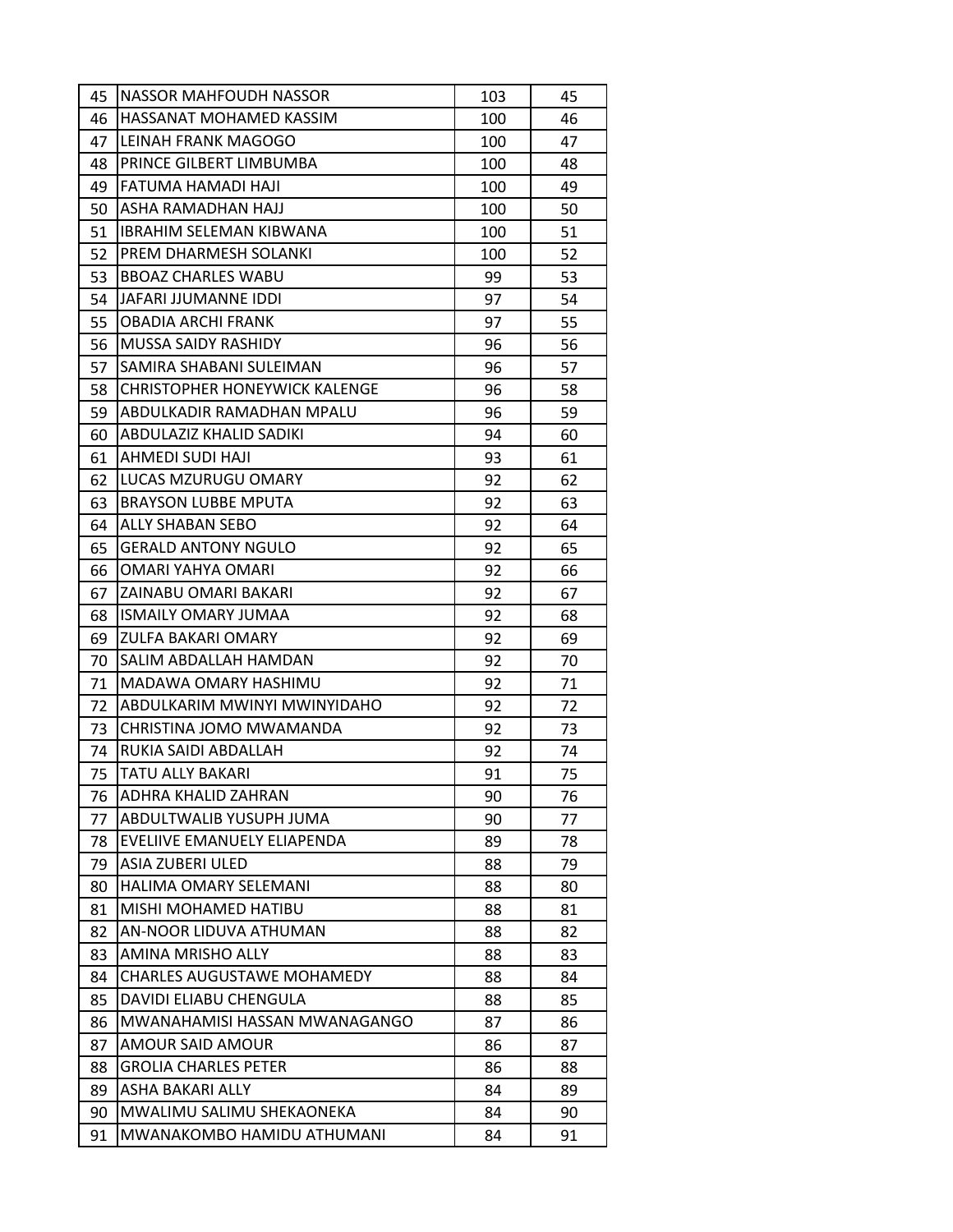| 92  | DEKLA KENETH KIFUNDA             | 84 | 92  |
|-----|----------------------------------|----|-----|
| 93  | ALLY MOHAMMED OMAR               | 84 | 93  |
| 94  | WILLIAM ANTHONY KIAMA            | 84 | 94  |
| 95  | MARIAMU RAMADHANI ATHUMANI       | 84 | 95  |
| 96  | <b>JANETH FRANK RAPHAELI</b>     | 84 | 96  |
| 97  | MWANAMVUA MWASABU JUMA           | 84 | 97  |
| 98  | ADAM ABDALLAH MKANGA             | 84 | 98  |
| 99  | <b>FAITH TEGEMEA SHOO</b>        | 84 | 99  |
|     | 100 YUSUPH SADIK RAJAB           | 82 | 100 |
|     | 101 HAFSA MOHAMMED SHAME         | 81 | 101 |
|     | 102 EZEKIEL PETRO KINUNDA        | 81 | 102 |
|     | 103 JUMA KASSIM JUMA             | 81 | 103 |
|     | 104 OMARI FATUMA JUMAA           | 81 | 104 |
|     | 105   NASSORO HAMIDU BAKARI      | 80 | 105 |
|     | 106 ZAINABU MBARUKU MOHAMEDI     | 80 | 106 |
|     | 107 HAMAD MJAKA HAJI             | 80 | 107 |
|     | 108   THERESIA FREDDY MASSAWE    | 80 | 108 |
|     | 109   ATHUMANI MWARANDU HASSANI  | 80 | 109 |
|     | 110 SHABANI KASIM MNYUKU         | 80 | 110 |
|     | 111 JOHNSON RAYMOND LUGURU       | 80 | 111 |
|     | 112 IMRANI FAIZI WALLY           | 80 | 112 |
|     | 113 ILHAM NASSOR KUPAZA          | 80 | 113 |
|     | 114 JOHN LEONARD FUNGAMEZA       | 77 | 114 |
|     | 115 FATIME HERI MWITA            | 76 | 115 |
|     | 116 CATHERINE PHAUSTINE KILAPILO | 76 | 116 |
|     | 117 TANZILU BAKARY ABDALLAH      | 76 | 117 |
|     | 118   TATU SALEHE JUMAA          | 76 | 118 |
|     | 119 ADAMU JUMA HAMISI            | 76 | 119 |
|     | 120 HUSSEIN ABDILLAH MZEE        | 76 | 120 |
|     | 121 JAPHET SABASI HENERIKO       | 76 | 121 |
|     | 122 NAIMA SEIF KHALID            | 75 | 122 |
|     | 123 HAMAID ULEID HAMAID          | 73 | 123 |
|     | 124 YAHAYA RAMADHANI ABDALLAH    | 73 | 124 |
|     | 125 FUTUMA MOHAMEDI KAWABWA      | 72 | 125 |
|     | 126 HADIJA YUSUFU MOHAMEDI       | 72 | 126 |
|     | 127 MWANAISHA JUMA ALLY          | 72 | 127 |
|     | 128 FADHILI NASSORO ISRAELY      | 72 | 128 |
|     | 129 SHANIA JASON PINTO           | 72 | 129 |
|     | 130   MWANAMKUU RASHIDI KOFIA    | 69 | 130 |
| 131 | JALILA AMIR ABBAS                | 68 | 131 |
|     | 132   IRENE LUCAS MUHINA         | 68 | 132 |
| 133 | GIFT JONAS CHRISTOPHER           | 68 | 133 |
| 134 | <b>THOMAS YUST JAMES</b>         | 68 | 134 |
| 135 | <b>IBRAHIM OMARY ALLY</b>        | 68 | 135 |
|     | 136 ASIATU ALLY BAKARI           | 67 | 136 |
| 137 | KULUTHUMU BAKARI KASIRANI        | 65 | 137 |
|     | 138 SAUMU CHUNUSI OMARI          | 65 | 138 |